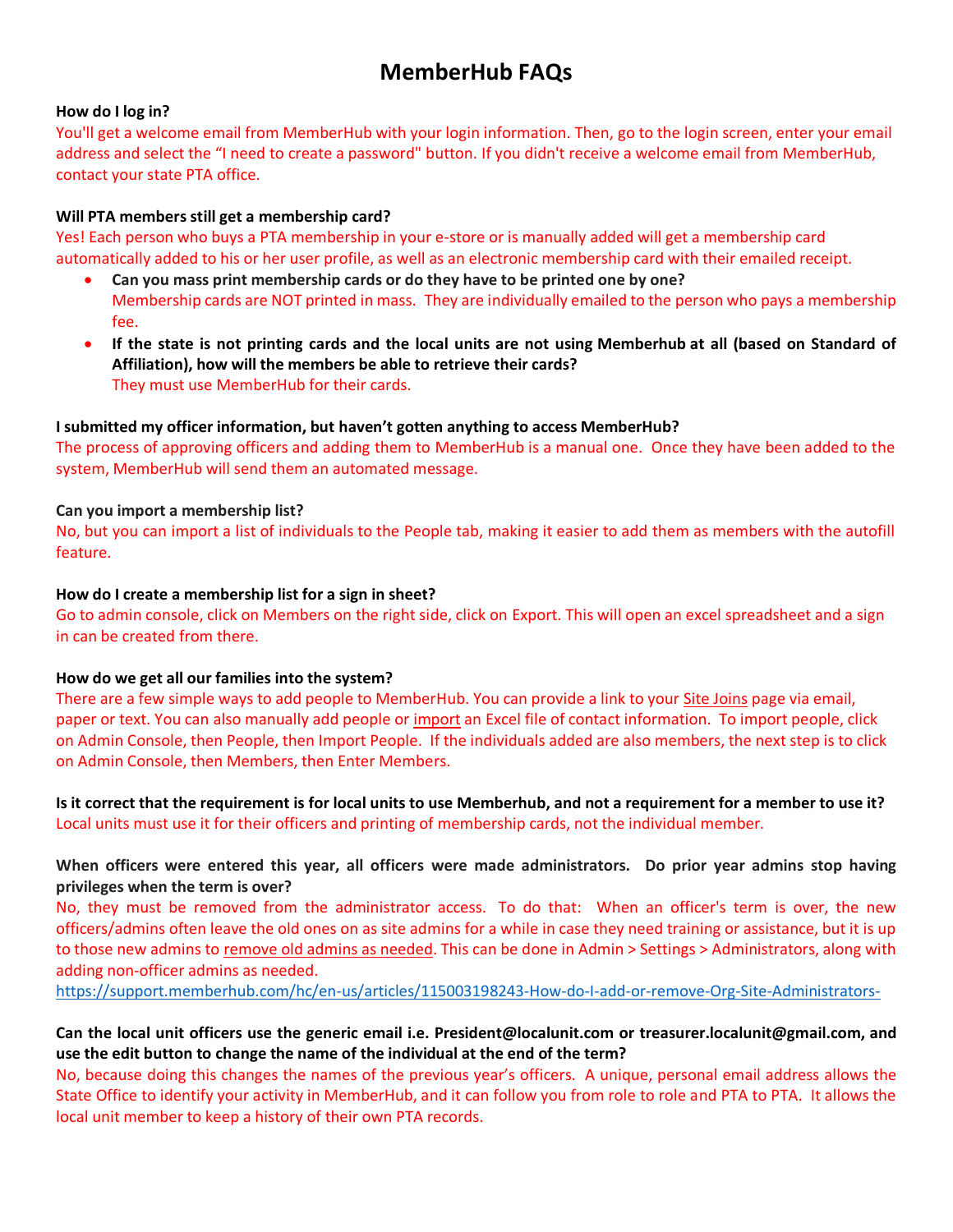# **If a previous President already signed in using their email, how do I remove them and add the new President as admin?**

On June 30th, the officers are archived automatically and then the new officers can then be added. There should always be more than one officer as an Admin. They can be deleted at any time.

#### **How do you add or remove access to admin console and store admin once an officer has been created?**

Someone with Admin privileges can go to the Admin Console, click on Settings then Administrators, click on the "X" to the right of their name to either add someone as an administrator or remove them. There must be at least two people as administrators always. \*Removing someone from store admin is a different process.

#### **How do you delete someone from the hub?**

From Admin Console, click on People in the center, then click on the person, look to the right side under their photo you will see people action, click on the drop-down menu, remove from Organization.

#### **Since the local units' executive boards, and by association the general membership, change annually, can we permanently delete the demographic information from the database once parents exit PTA?**

Yes. The information is removed from the local unit database, but it will stay within MemberHub's database. Officer info is not removed for historical purposes. PTA should remove administrators from past years after June 30 once last year's officers are archived.

## **Are there fees associated with MemberHub?**

There is a convenience fee whenever a credit card is used to pay for an item through the e-store (just like any other service – PayPal, Square, etc.). The convenience fee breaks down to 3.5% + \$.50 per transaction. For example, for a \$10 membership the convenience fee the member would pay would be an additional \$.85 if they choose to pay with credit/ debit card. They can pay with cash or check and not pay a convenience fee.

#### **What payment processor does MemberHub use?**

MemberHub uses [WePay,](https://go.wepay.com/) a Chase Bank-owned company, to process all transactions. WePay is a trusted platform to accept payments online. WePay handles payments for a variety of purposes, such as donation campaigns, online merchants, events, and more.

#### **Do we have to use WePay?**

MemberHub is integrated only with WePay for payment processing. All payments taken through MemberHub will be automatically routed to your PTA checking account, and all transactions will be reported inside your WePay PTA portal.

## **How much/what kind of communication will go directly to PTA members via MemberHub access?**

MemberHub doesn't communicate directly with PTA members. MemberHub only reaches out to site admins about features, products, and services in MemberHub.

MemberHub never sells membership lists or shares any personally identifiable information, and all membership lists are property of the state PTA. Please see MemberHub's [terms of](https://app.memberhub.com/legal/terms_of_use) use and [privacy policy](https://app.memberhub.com/legal/privacy_policy) for more information.

## **Is this tool only for PTA members?**

No, families don't have to be PTA members to use MemberHub. MemberHub makes it easier for **all** school families, teachers and school administrators to engage with the PTA. You can invite and communicate with everyone in your school community to increase engagement and raise funds. Once you have ongoing communication with non-PTA members in your school community, it's easier to ask them to join and support the PTA.

## **Are security measures in place to protect member data and financial data?**

MemberHub takes every commercially available opportunity to maintain the privacy and security of member data and financial information. WePay, MemberHub's payment processor, uses bank-level security to protect financial information. See [MemberHub's privacy policy](https://app.memberhub.com/legal/privacy_policy) and [WePay's privacy policy](https://go.wepay.com/privacy-policy).